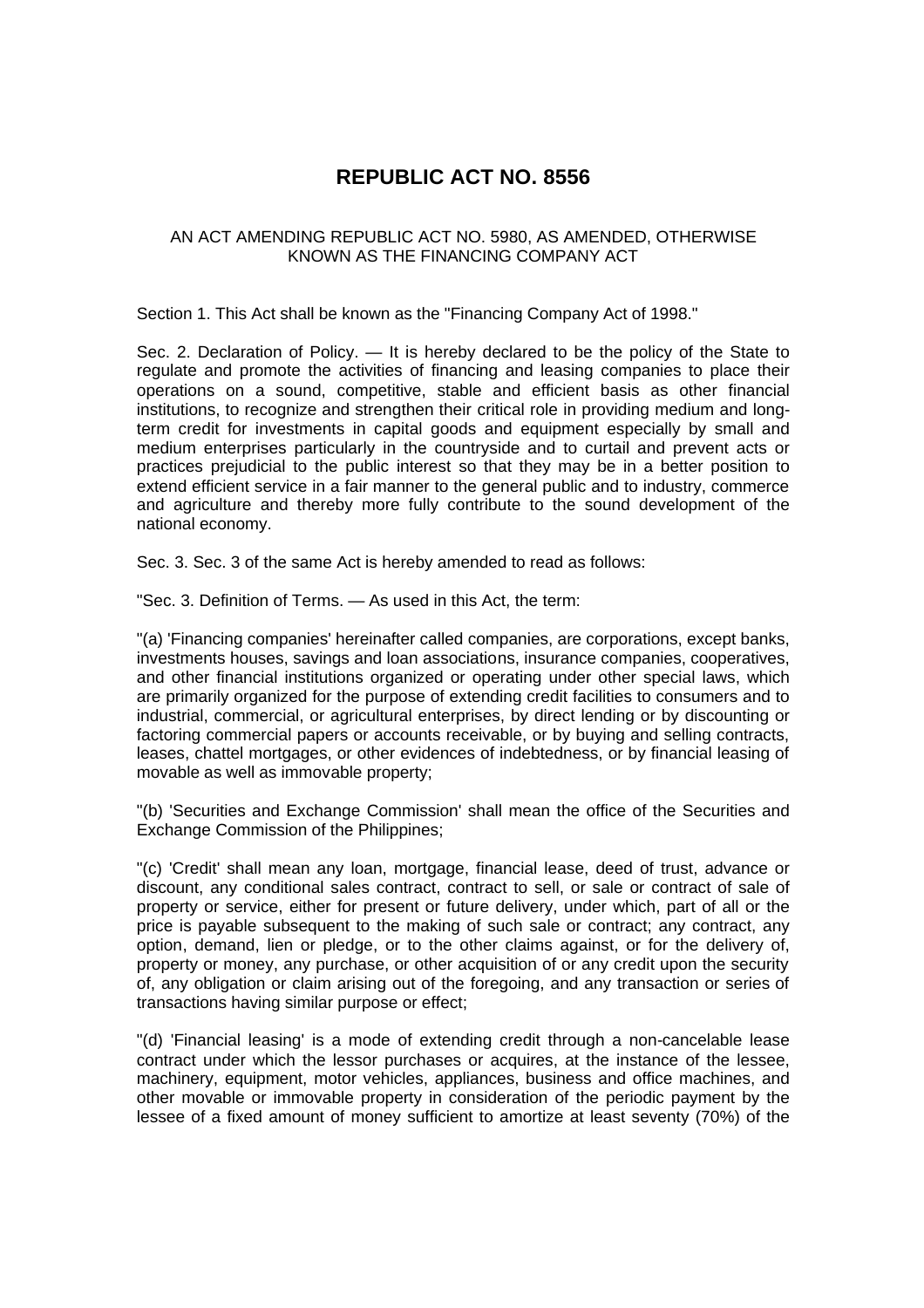purchase price or acquisition cost, including any incidental expenses and a margin of profit over an obligatory period of not less than two (2) years during which the lessee has the right to hold and use the leased property with the right to expense the lease rentals paid to the lessor and bears the cost of repairs, maintenance, insurance and preservation thereof, but with no obligation or option on his part to purchase the leased property from the owner-lessor at the end of the lease contract.

"(e) 'Purchase discount' is the difference between the value of the receivable purchased or credit assigned, and the net amount paid by the finance company for such purchases or assignment, exclusive of fees, services, charges, interest and other charges incident to the extension of credit.

"(f) 'Lease rentals' shall refer to the periodic payments made by the lessee to the lessor under Sec. 3(d), above."

Sec. 4. Sec. 4 of the same Act is hereby amended to read as follows:

"Sec. 4. Grant of Authority to Securities and Exchange Commission. — The Securities and Exchange Commission is hereby empowered to enforce the provisions implementing regulations except insofar as the Bangko Sentral may have supervisory authority under the provisions of Republic Act No. 7653 with respect to financing companies licensed to perform quasi-banking functions, and insofar as the Monetary Board has authority to prescribe financing company rates and charges under Sec. 5 hereof."

Sec. 5. Sec. 5 of the same Act is hereby amended to read as follows:

"Sec. 5. Limitation on purchase discounts, lease rentals, fees, service and other charges. — The Monetary Board of the Bangko Sentral ng Pilipinas is hereby empowered to prescribe, in consultation with financing companies and the Securities and Exchange Commission, the maximum rate or rates of purchase discounts, lease rentals, fees, service and other charges of financing companies, and to change, eliminate or grant exemptions from or suspend the effectivity of such rules whenever warranted by prevailing economic and social conditions."

Sec. 6. Sec. 6 of the same Act is hereby amended to read as follows:

"Sec. 6. Form of organization and capital requirements. — Financing companies shall be organized in the form of stock corporations at least forty percent (40%) of the voting stock of which is owned by citizens of the Philippines and shall have a paid-up capital of not less than Ten million pesos (P10,000,000) in case the financing company is located in Metro Manila and other first class cities, Five million pesos (P5,000,000) in other classes of cities and Two million five hundred thousand pesos (P2,500,000) in municipalities: Provided, however, That no foreign national may be allowed to own stock in any financing company unless the country of which he is a national accords the same reciprocal rights to Filipinos in the ownership of financing companies or their counterpart entities in such country: and Provided, further, That financing companies duly existing and in operation before the effectivity of this Act shall comply with the minimum capital requirement within one (1) year from the date of the said effectivity."

Sec. 7. Sec. 7 of the same Act is hereby amended to read as follows: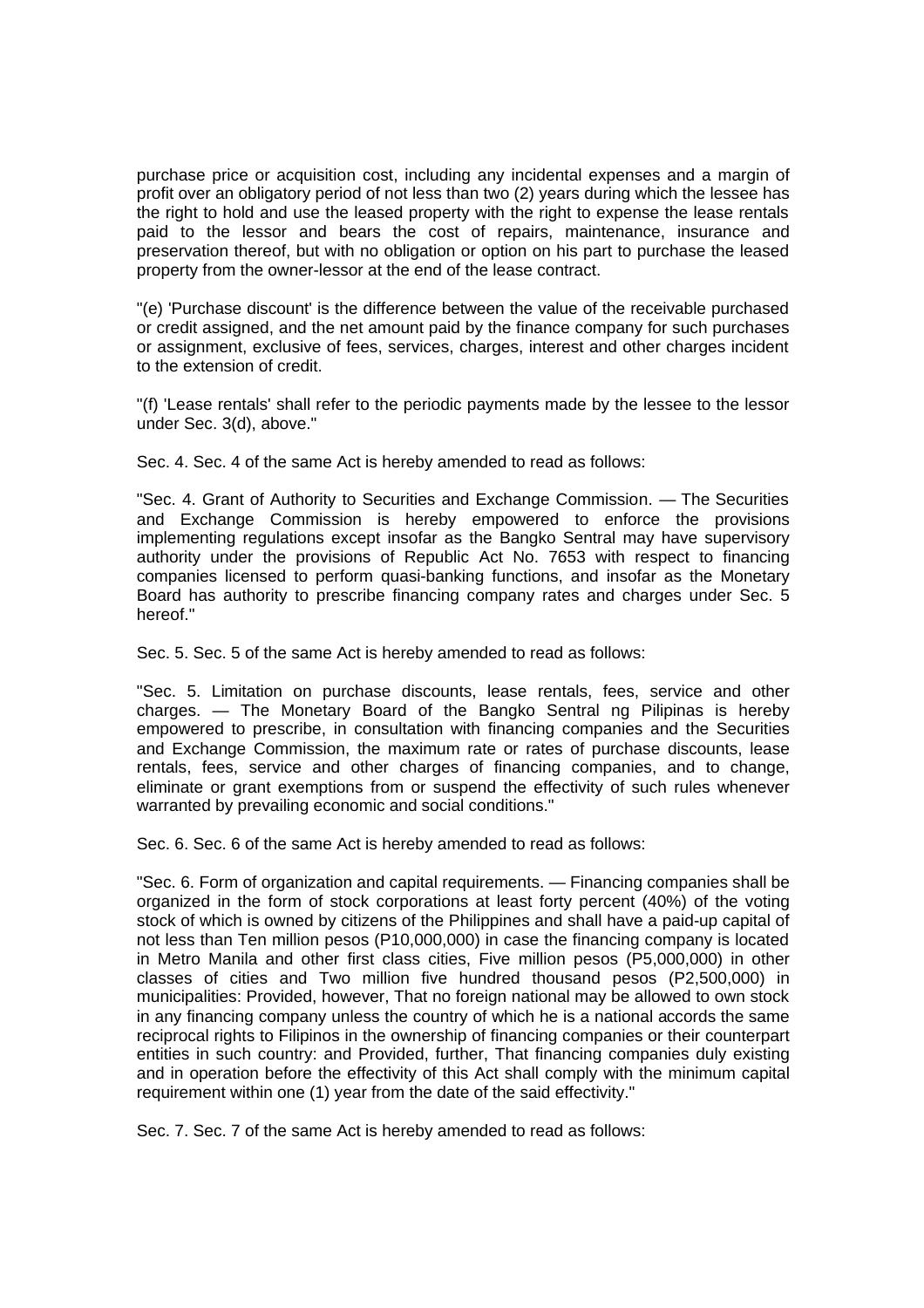"Sec. 7. Requirement for registration. — Aside from requiring compliance with the provisions of the Corporation Code, the Securities and Exchange Commission shall not register the articles of incorporation of any financing company unless its office is satisfied on the evidence submitted to it, that:

"(a) All the requirements of existing laws to engage in the business for which the applicant is proposed to be incorporated or organized have been complied with;

"(b) The organization, direction and administration, as well as the integrity and responsibility of the organizers and administrators reasonably assure the protection of the interest of the general public;

"(c) All the requirements of this Act have been complied with: Provided, That financing companies duly incorporated or registered prior to the approval of this Act, and which are actually existing and operating as such, shall file an information sheet with the Securities and Exchange Commission in the form to be prescribed by the Securities and Exchange Commission within sixty (60) days after notice from the said Commission. No person, association, partnership, or corporation shall hold itself out as doing business as a 'financing company' or 'finance and investment company' or any other title or name tending to give the public the impression that it is engaged in the operations and activities of a financing company, unless so authorized under this Act."

Sec. 8. Sec. 8 of the same Act is hereby repealed.

Sec. 9. Sec. 9 of the same Act is hereby renumbered as Sec. 8.

Sec. 10. There is hereby inserted after Sec. 8 as renumbered, new Sec.s 9, 10, 11, 12 and 13 to read as follows:

"Sec. 9. Rights and powers. — Financing companies shall have the following powers, in addition to those granted by this Act and by other laws:

"(a) Engage in quasi-banking and money market operations with the prior approval of the Bangko Sentral ng Pilipinas;

"(b) Engage in trust operations subject to the provisions of the General Banking Act upon prior approval by the Bangko Sentral ng Pilipinas;

"(c) Issue bonds and other capital instruments subject to pertinent rules and regulations of the Bangko Sentral ng Pilipinas;

"(d) Rediscount their paper with government financial institutions subject to relevant laws, rules and regulation;

"(e) Participate in special loan or credit programs sponsored by or made available through government financial institutions; and

"(f) Provide foreign currency loans and leases to enterprises who earn foreign currency by exports or other means, subject to existing laws and rules and regulations promulgated by the Bangko Sentral ng Pilipinas.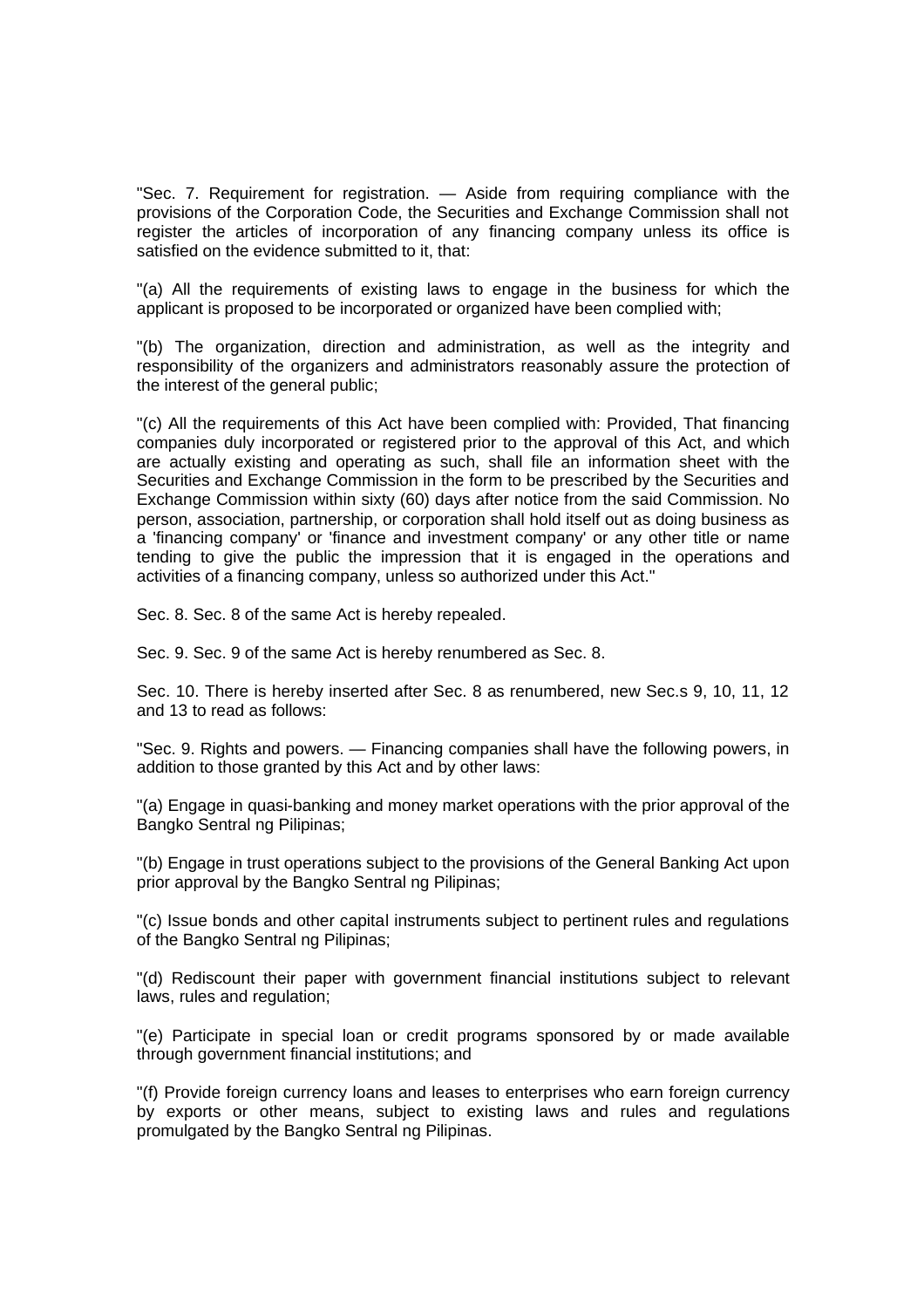"Nothing in this Sec. shall be construed as precluding a financing company from performing such services or exercising such powers as may be granted by the Bangko Sentral ng Pilipinas or the Securities and Exchange Commission or as may be incidental to its activities as a corporation.

"Sec. 10. Applicability of incentives and exemptions to financial leases. — Any incentive, exemption or benefit, including tax credits and investment incentives granted by law or regulation to any purchaser, importer, borrower or other eligible person in connection with any purchase, importation, acquisition, or other transaction shall not be lost, diminished or impaired when the associated financing is through a financial lease rather than through borrowing or other conventional method of financing. Financing companies providing the financial lease in such cases shall be entitled to any incentive, exemption, benefit or privilege available to lenders, importers, purchasers or other eligible person in such transactions under the applicable law or regulation.

"Sec. 11. Parity clause. — When providing medium and long-term credit to small and medium enterprises, financing companies shall enjoy such other rights, powers, benefits and privileges as may be granted by the law or regulation to other non-bank financial institutions when they provide similar credit to such enterprises."

"Sec. 12. Liability of lessors. — Financing companies shall not be liable for loss, damage or injury caused by a motor vehicle, aircraft, vessel, equipment, machinery or other property leased to a third person or entity except when the motor vehicle, aircraft, vessel, equipment or other property is operated by the financing company, its employees or agents at the time of the loss, damage or injury.

"Sec. 13. Registry of financial lease. — The Register of Deeds shall open and maintain a register of financial leases, as an adjunct to the chattel mortgage registry.

"Said lease register shall contain the following particulars:

- "(1) Name or description of property, including:
- "(a) Brand name or name of manufacturer;
- "(b) Name of model, if any;
- "(c) Year of model, or manufacture, if available; and
- "(d) Serial number, if any.
- "(2) Acquisition cost;
- "(3) Name of owner or finance company lessor;
- "(4) Name of lessee;
- "(5) Date of lease agreement or schedule;
- "(6) Date of expiry of lease; and
- "(7) Date of entry in lease registry."

Sec. 11. Sec. 10 of the same Act is hereby renumbered as Sec. 14. As renumbered, Sec. 14 is hereby amended to read as follows:

"Sec. 14. Penalty. — A fine of not less than Ten thousand pesos (P10,000.00) and not more than One hundred thousand pesos (P100,000.00) or imprisonment for not more than six (6) months or both, at the discretion of the court, shall be imposed upon: